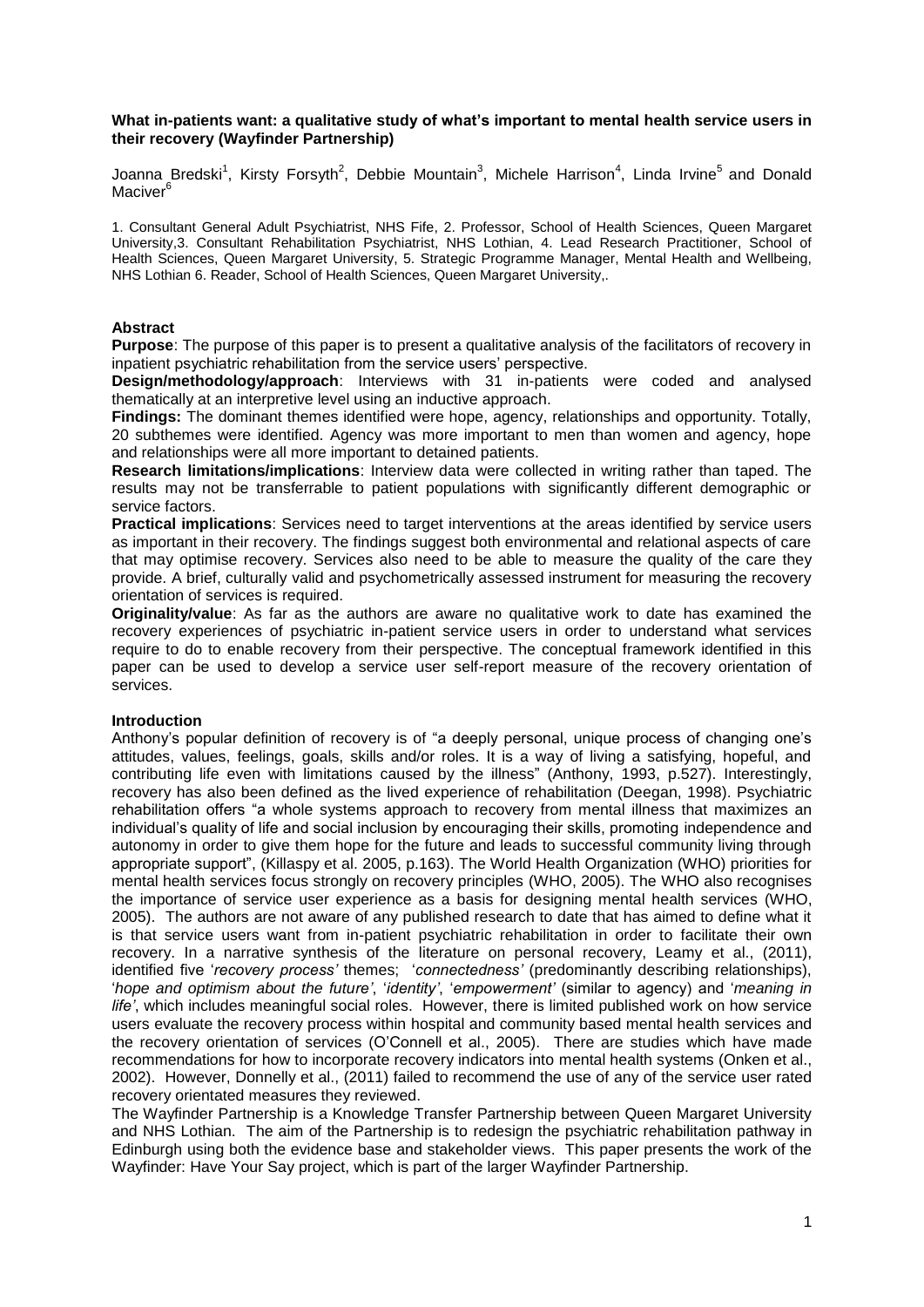The aims of the Wayfinder: Have Your Say project were:

- 1. To identify, using qualitative research methods, the facilitators of recovery in in-patient psychiatric rehabilitation from the service users' perspective in order to inform the rehabilitation pathway redesign;
- 2. To develop a conceptual framework from which a service user self-report outcome measure of the recovery orientation of services can be built.

The qualitative analysis is presented in this paper. The pilot and psychometric evaluation of the outcome measure that has been developed will be presented in a future article.

## **Method**

This cross-sectional study used semi-structured interviews. Anthony's (1993) definition of recovery was read to the participants. Participants were then asked the following questions:

- 1. what is important in your recovery?
- 2. why is this important?
- 3. what about the service you receive has been helpful?
- 4. what needs to be changed?

Answers were probed and participants asked to expand on important points. The 4 questions were designed following consultation with an expert reference group consisting of service user advocates, qualitative researchers and senior mental health clinicians. Data gathering forms were used to record the data. The above questions were printed on the data gathering form and underneath a blank space left to allow answers to be recorded. Participants were interviewed individually by service user advocates working in pairs. The service user advocates were members of the Royal Edinburgh Hospital Patients' Council who provide a collective advocacy service to the in-patient units. They received training from J.B. on conducting the interviews. The service user advocates were known to many of the participants because of their role in providing collective advocacy. The service user advocates were chosen to collect the data because of their unique position of having a role in advocating for service users, being already known to many of the service users and not being a part of the clinical care team. When not known to the service user their status was disclosed. It was thought that this would allow participants the best opportunity to answer as openly as possible without concerns about the impact this may have on the care they receive.

The interviews were carried out between 1<sup>st</sup> April and 31<sup>st</sup> May 2011 and were recorded live in writing during the interview with as much as possible recorded verbatim by one of the service user advocates in each pair. A further discussion regarding this collection method in included in the *Limitations* section. The majority of interviews were carried out in private rooms within the in-patient units. For service users who had concerns about using this as the location interviews were conducted in an activity centre and coffee bar within the hospital site. The interviews varied in length and participants were given as much time as they wished to give their responses.

### *Participants*

Our inclusion criteria were all in-patients in Rehabilitation Service wards at the Royal Edinburgh Hospital during the period of data collection. There were no exclusion criteria. At the time of data collection the in-patient Rehabilitation Service consisted of four wards. Two mixed wards with 25 beds and 15 beds respectively offered high-dependency rehabilitation to those who were highly symptomatic and had significant risk histories, as well as challenging behaviours. The two other wards provided longer-term complex care offering longer term admission – often for several years - to those with a high level of disability from complex co-morbid conditions with associated significant risks to themselves or others. One was a 19 bedded male only ward and the other a 15 bedded ward where the need for on-going monitoring and treatment of serious physical health problems is high. A full typology of in-patient rehabilitation services has been provided elsewhere (Royal College of Psychiatrists, 2009).

### *Ethics*

The South East Scotland Research Ethics Service confirmed that ethical approval was not required under NHS research governance arrangements. The project was considered a service evaluation focussed on service user's views on the impact of the service on their recovery in one locality. Rigorous ethical standards were adhered to regarding consent, capacity and potential for coercion.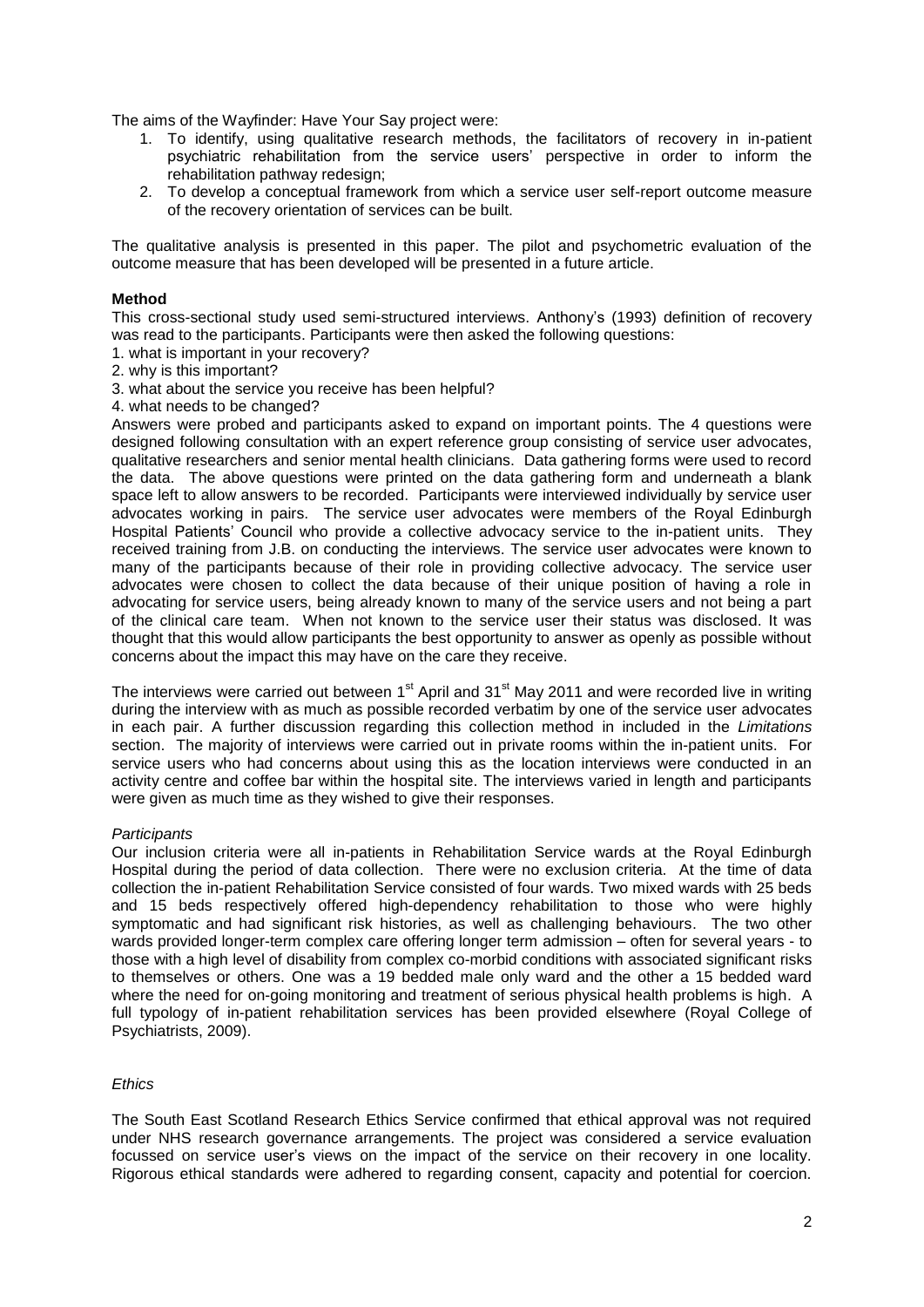Participants were recruited in three ways: advertisements were placed on notice boards in the in-patient unit, rehabilitation staff asked service users in routine appointments if they would be interested in participating and visits to the unit were scheduled by Patients' Council advocates who asked service users if they would like to participate. Detailed information about what participation would involve was scripted by J.B. and provided by the interviewers. Participants were also provided with written information including a telephone number to contact if they had any questions or concerns. Consent was received by the interviewers prior to completing the interview. Service users who were viewed as unable to consent were identified by their Consultant Psychiatrist or Responsible Medical Officer and were not invited to participate in the study.

## *Analysis*

The data set was analysed thematically using an inductive approach: i.e., the themes were identified 'bottom up' and are strongly linked to the data themselves, rather than 'top down' and driven by theory (Patton,1990). An interpretive level of analysis was used: this aims to identify underlying ideas, assumptions and conceptualisations that are theorised as informing the semantic content of the data (Braun and Clarke,2006; Boyatzis,1998). Patterns in the data were coded by one rater (J.B.). The appropriateness of the coding frame was checked through progressive iterations and reapplied to earlier transcripts as it developed. Nvivo 8 (2008, QSR International Pty Ltd, www.qsrinternational.com) on Microsoft Windows was used for indexing the material. Data that did not seem to fit into the coding frame were actively sought. Codes with similar information were merged, irrelevant codes were pruned and an initial identification of themes was conducted. The codes were analysed and combined to form overarching themes with subthemes. The themes were reviewed and refined until they formed a coherent pattern. The data set was then re-coded to ensure that the themes accurately represented the meanings in the data set as a whole. The themes were further refined and the data in them analysed to ensure that the scope of each theme could be clearly defined and had accompanying illustrative quotations. A final consultation was held with senior mental health clinicians, qualitative researchers and service user advocates, after which the framework was further refined. The prevalence of each theme was counted as the number of cases in which the theme occurred. Microsoft Excel was used to compare groups on the basis of age, gender and the use of compulsory measures.

# **Results**

Thirty one service users participated. Twenty were male and eleven female. Eighteen were admitted for high dependency rehabilitation and thirteen for complex care rehabilitation. Thirty were white British and one Black and minority ethnic. The mean age of the service users was 43 (range 19-70, S.D. = 14.4). Unit staff were asked to record the participant's diagnosis, date of transfer to the service and whether or not the person was detained under the Mental Health (Care and Treatment) (Scotland) Act 2003 (MHA). The following diagnoses were identified: schizophrenia (n = 19), schizoaffective disorder (n = 3), personality disorder (n = 2), bipolar disorder (n = 1) and six service users did not wish their diagnosis to be recorded. Eighteen service users were detained under the MHA, six were not and seven did not wish this to be recorded.

The interviews provided rich descriptions of the facilitators of recovery as perceived by service users.

Four themes that promote recovery were identified: relationships, hope, agency and opportunity. Twenty subthemes were identified.

### **Relationships**

### *Family and friends*

Having enough access to family and friends and receiving support from staff with these relationships if required was perceived as highly important to individuals in their recovery. Relationships with family and friends were seen as beneficial because they increased a person's support network and offered greater access to local communities and a sense of social inclusion. They may also promote a more positive sense of identity and offer welcome respite from the in-patient environment for some;

*'Talking to friends and family about everyday issues and not hospital talk' (P14).*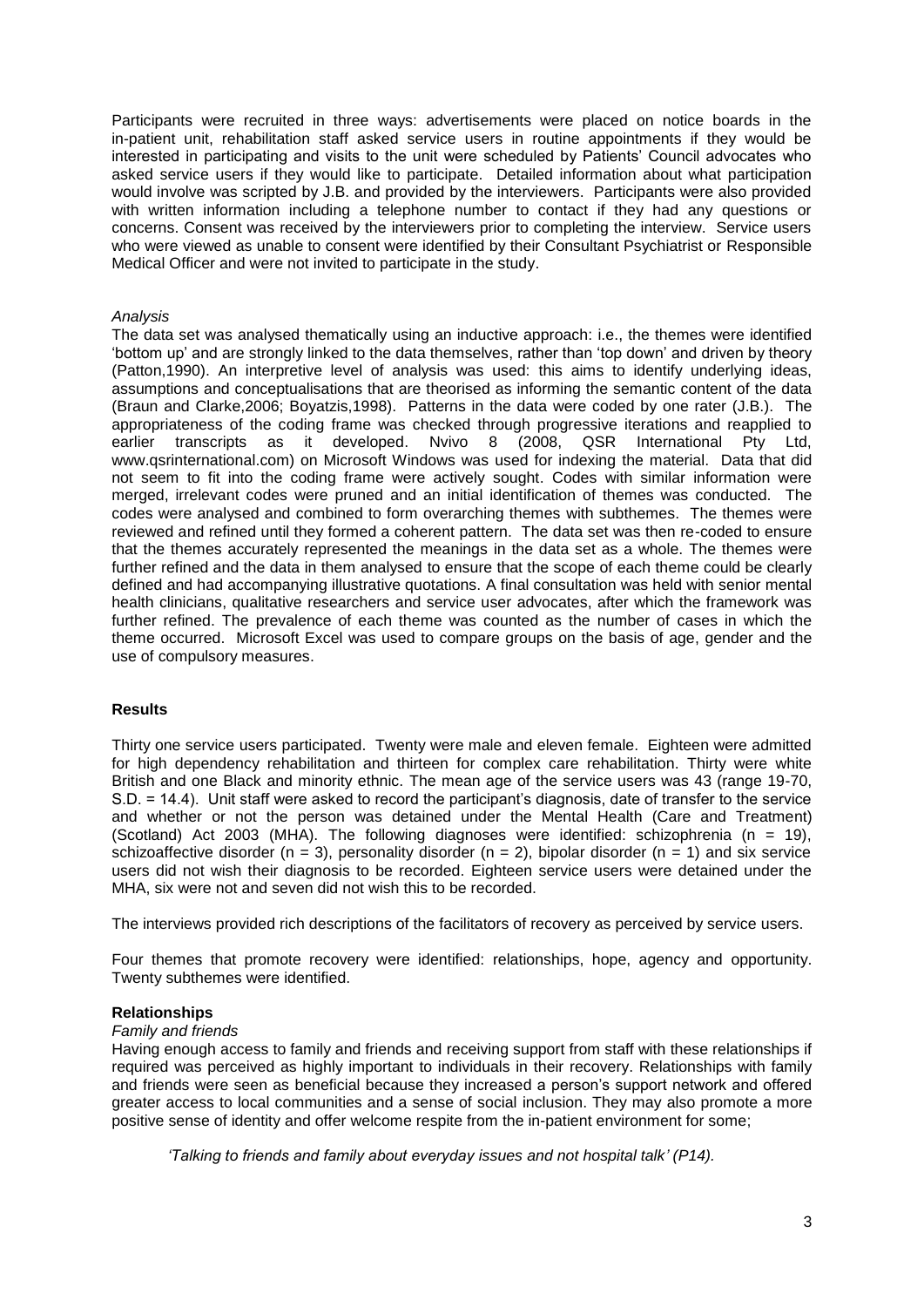These relationships also helped to alleviate boredom and were linked with feeling more hopeful. Some individuals acknowledged the role of services in helping them to manage their relationships with friends and family members.

# *'Service has helped with my family relationships' (P21).*

However, in some cases services were seen to be the cause of reduced contact with family members: either because of ward environments that were considered to be hostile to visitors or because of a perceived lack of independent leisure time away from the ward.

## *'Mum and dad no longer visit because of atmosphere in ward' (P25).*

## *Staff*

Participants discussed several features of their relationships with staff which they viewed as promoting recovery*.* Support from staff was identified as enabling people in terms of their functioning and this in turn promoted a more positive sense of identity. One participant (P20) described that the

*'Nurses helped me to get out when it was difficult for me… increasing my confidence'.*

## Another described how

*'*

*[there's a] supported environment on rehab wards as opposed to other wards I have been on.' (P14)* 

Hence, many participants viewed themselves as receiving the right amount of support for them:

## *"the help that I need is usually pretty much when I need it' (P5).*

However, a small minority of participants viewed that they received more support than they required. Self confidence and self esteem were reported to be promoted by positive relationships with staff and positive ward environments in which service users were treated with respect and as individuals:

### *'Being talked to as a person not a "type" of illness' (P24).*

The experience of being listened to and cared for was linked to promoting self-esteem. The experience of relationships with ward based nursing staff was the most commonly described. This is perhaps unsurprising given the frequency and regularity of contact with this group of staff and the depth of relationships that can develop e.g. with key workers over time. A smaller number of people reported that their psychiatrist listening to them and caring for them was also very important.

Many participants perceived that they were listened to and cared for by staff, sometimes quite remarkably despite overwhelmingly negative views about other parts of the service:

*…some nurses care and do listen to me' (P4).*

However, a small minority viewed that they were not treated with care by staff. Participant 5 described that at times it *"feels like I'm treated like a child",* and experiencing *"punitive threats from staff to comply with ward routine".* 

# **Agency**

Human agency is the capacity for a person to make a choice and to enact it on the world (von Peter, 2013). We have used the term here to describe purposeful, goal directed activity for which an agent implements direct control over their own behavior. We separated this from the theme of opportunity below, which we've used to describe what the environment provides for the individual, which is largely determined rather than influenced directly by the agency of the individual.

## *Choices*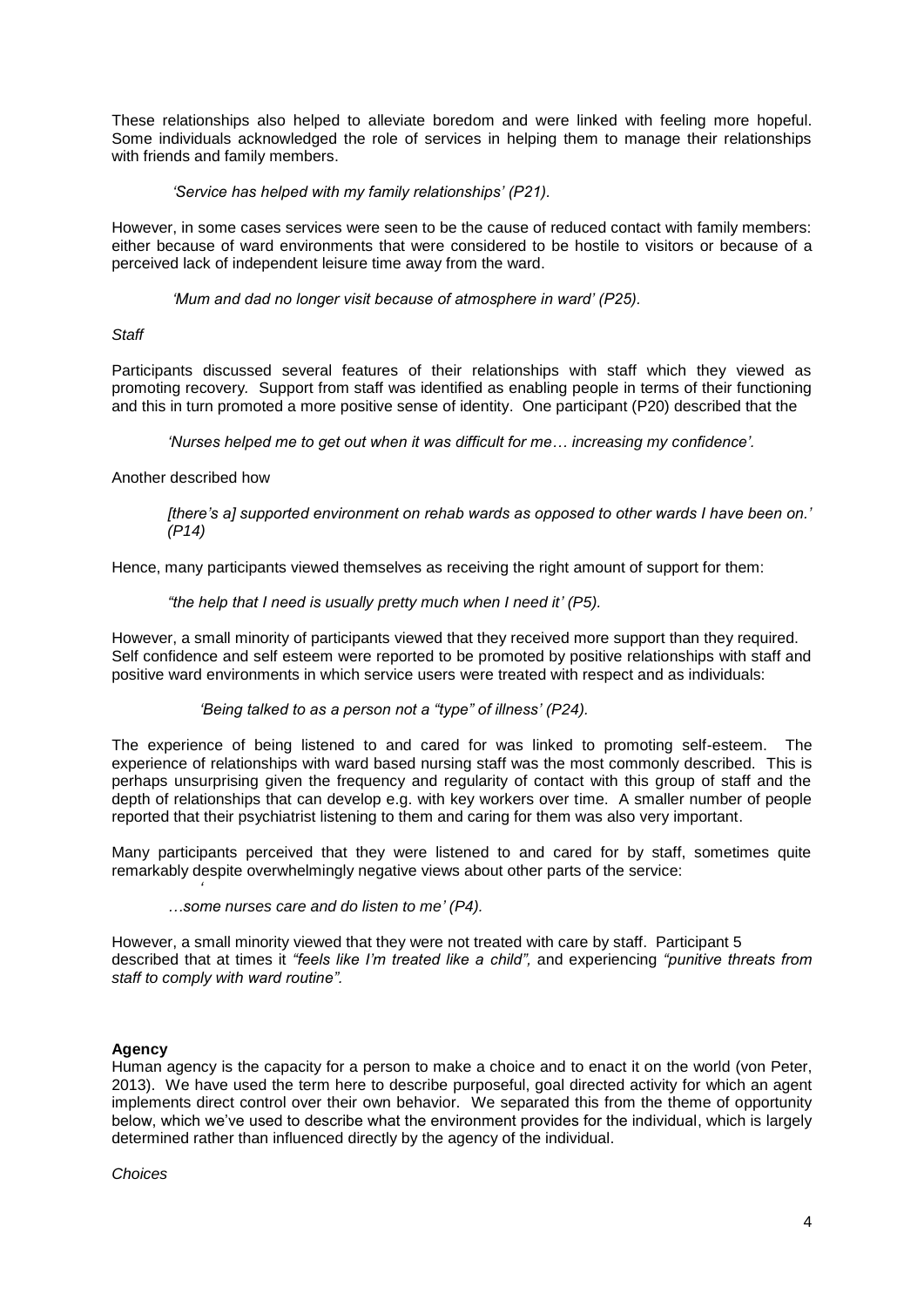Some service users viewed themselves as not being supported to make choices and for most people this involved choices about the services they receive. For service users who are detained it is of course the case that a number or important decisions about care and treatment will not be as a result of the individual's choice. A small number found services over-protective - *'too helpful ' (P28)*- and reported that this undermined their ability to make choices for themselves.

## *Control of problems*

One service user described a sense of empowerment around managing her mental health problems, and planned:

*'To keep working at my symptoms [and] psychological health – I look after me.' (P22).* As above, some participants experienced services as over-protective. One person described a wish for:

*'Some responsibility…care and treatment from staff only when I need it' (P21).*

A minority of patients viewed that they did not need support. Most, however, valued support, but wished to have more control over their problems whilst still being able to access the support they required.

### *Information ownership*

It was important to a number of service users to feel that they had ownership of a good understanding of their mental health, treatment and progress. Having medication and diagnoses explained was desirable to some, but in particular receiving regular feedback from staff on the progress of their recovery was thought to be empowering. Service users also wanted information about what to expect in future particularly in relation to community living:

*'Having clarity on stages of the road [and] advice on support services' (P 30).*

A minority of participants did not feel that they received regular feedback on their recovery and the potential for them moving to the community. This was perceived as a cause for loss of hope.

# **Opportunity**

Opportunity refers to a favourable combination of circumstances: in this context it describes the environmental resources e.g. employment that are available to a service user that promote their recovery. Service users make a distinction between the 'on' and 'off' ward environments with access to opportunities out with the ward environment being more desirable particularly to those who viewed that they did not require the level of support or restriction they were subject to. Some of the subthemes relate more strongly to one environment than the other, but a number are continuous across the two environments.

### *Meaningful activities*

Taking part in a wide range of activities including normal activities of daily living, occupational therapy groups, art work, exercise and education was very important to people. Activities were viewed as promoting happiness, alleviating boredom and increasing people's opportunities further by affording them access to both the hospital community and the wider community. Being able to take part in meaningful activity was associated with a sense of hopefulness. It was also viewed as helpful in managing symptoms of illness:

*'An education, always being busy…it focusses my mind doing things which keep me away from isolation with visions.' (P6)*

*I am glad that I can go to voluntary work three to four times every week... because it's like all the things I would expect to describe in a "well" person's life.' ( P5)*

Involvement in activity was perceived as positive even in those who viewed staff and services as on the whole unhelpful:

*'No one has been helpful…education class has been helpful.' (P3)*

*Work*

Although work is a form of meaningful activity, it was of high importance to a large number of service users and as such a separate subtheme was created. Some participants perceived their voluntary work as one of the most important facilitators in their recovery: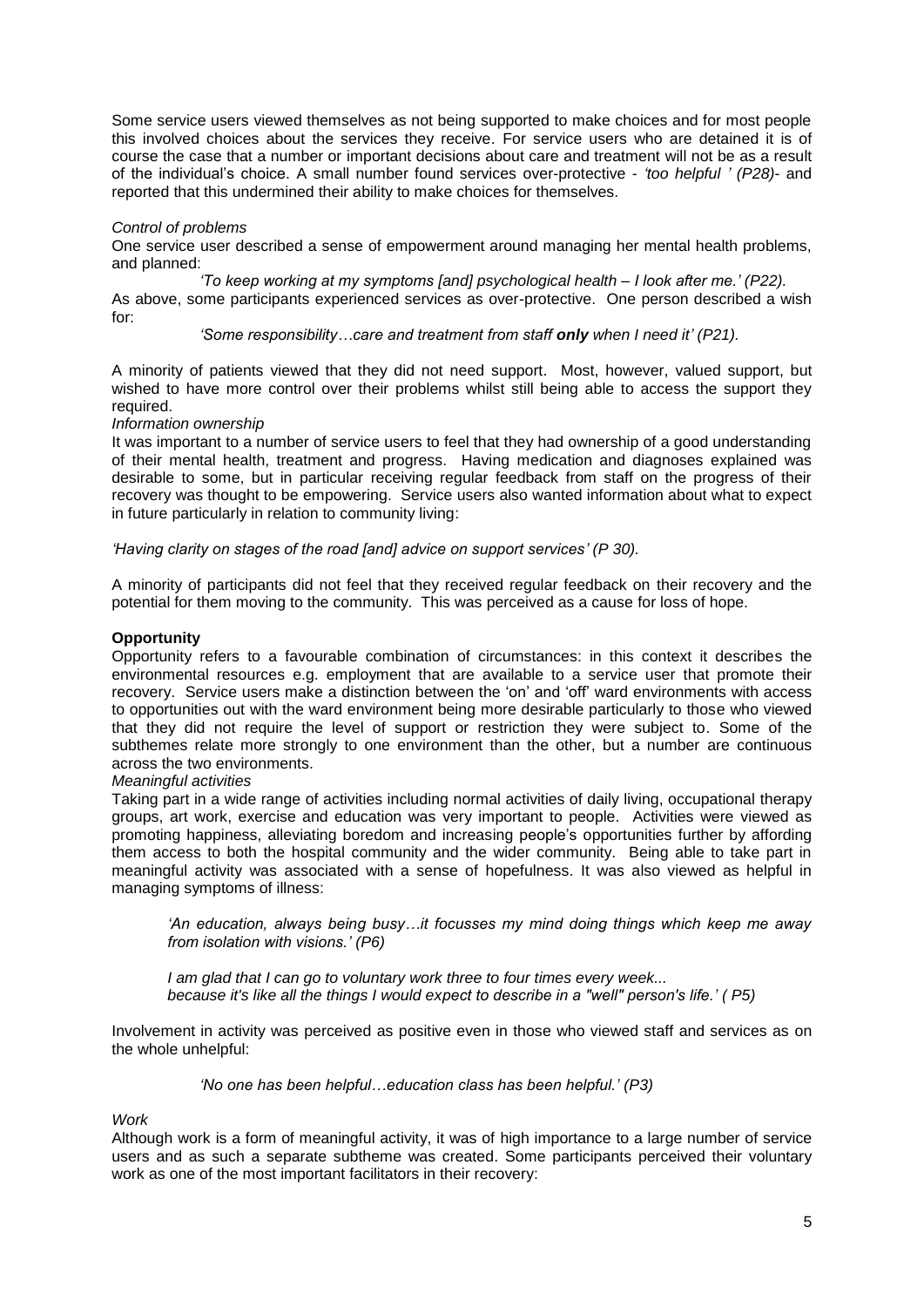## *'Volunteering…doing things outside [of the] ward…feeling useful.' (P11)*

Voluntary work was linked with giving an individual a sense of self-worth and also promoting hopefulness. As most voluntary work takes place outside of the ward environment it may also offer further opportunities such as inclusion in communities.

*Meaningful routine*

Meaningful routine refers to the structure of activities including support that a service user has access to and is continuous between the 'on' and 'off' ward environments. Views were mixed about whether the service promoted meaningful routine, but there was a strong consensus view that this was necessary. Having a meaningful routine was perceived as promoting hopefulness and reducing boredom. Daily routines were also viewed by service users as giving them a sense of stability, which may in turn promote a sense of security and safety.

## *Boredom*

Although boredom may be viewed as the absence of meaningful activity, routines and work, service users often viewed alleviating boredom as an end in itself. Many participants perceived boredom as a significant problem to them in their recovery. Having access to friends and family was seen as helpful in reducing boredom and not feeling bored was felt to promote hopefulness.

#### *Independent leisure time off ward*

Having enough time away from the ward alone or with friends and family was perceived as important in recovery by a large number of service users. Those who did not have enough opportunities to have time away from the ward reported a sense of being *'trapped'* and of wishing for *'more freedom'*. *(P8)* A number of service users viewed leisure time away from the ward as giving them hope as well as reducing boredom and supporting them in their relationships. Some service users were frustrated by and unable to understand the need for restriction. The experience of restriction that was felt to be unnecessary was perceived as undermining of agency and self-worth.

## *Peaceful environment*

Having a calm ward environment was important to service users:

## *'Makes me feel peaceful when [the] ward feels very homely.' (P11)*

Some service users worried about areas of poor repair such as dampness, missing furniture, ageing decorations and soft furnishings, and suggested improvements. It would appear that for some service users at least an environment would not be perceived as peaceful unless it was well maintained. *Safe and secure environment*

A large number of participants viewed feeling safe on the ward as highly important. Only one reported not feeling safe. Some had clearly had experiences of feeling highly at risk in the community:

*'Sense of safety compared to bullying by children when I was out of hospital.' (P25)*

*'Safe and secure environment…staying on the ward long term has helped as I was in and out on acute wards.' (P22)*

The feeling of safety was influenced by the stability and predictability of the ward environment rather than by security measures such as doors being locked.

*Privacy*

Privacy for most people meant having their own room. Most people who reported that privacy was important in their recovery did not have their own room.

### **Hope**

# *Hopefulness*

A sense of hope was important and a mixture of hopefulness and hopelessness was expressed by participants. A long stay in hospital was perceived as causing hopelessness particularly in patients who were detained and those who felt that they did not need to be in hospital.

### *Future focus*

Looking forward rather than back was perceived as helpful:

### *'Concentrating on the good things in the future'. (P22)*

In most cases this involved a wish to focus on moving out of hospital and into to the community. One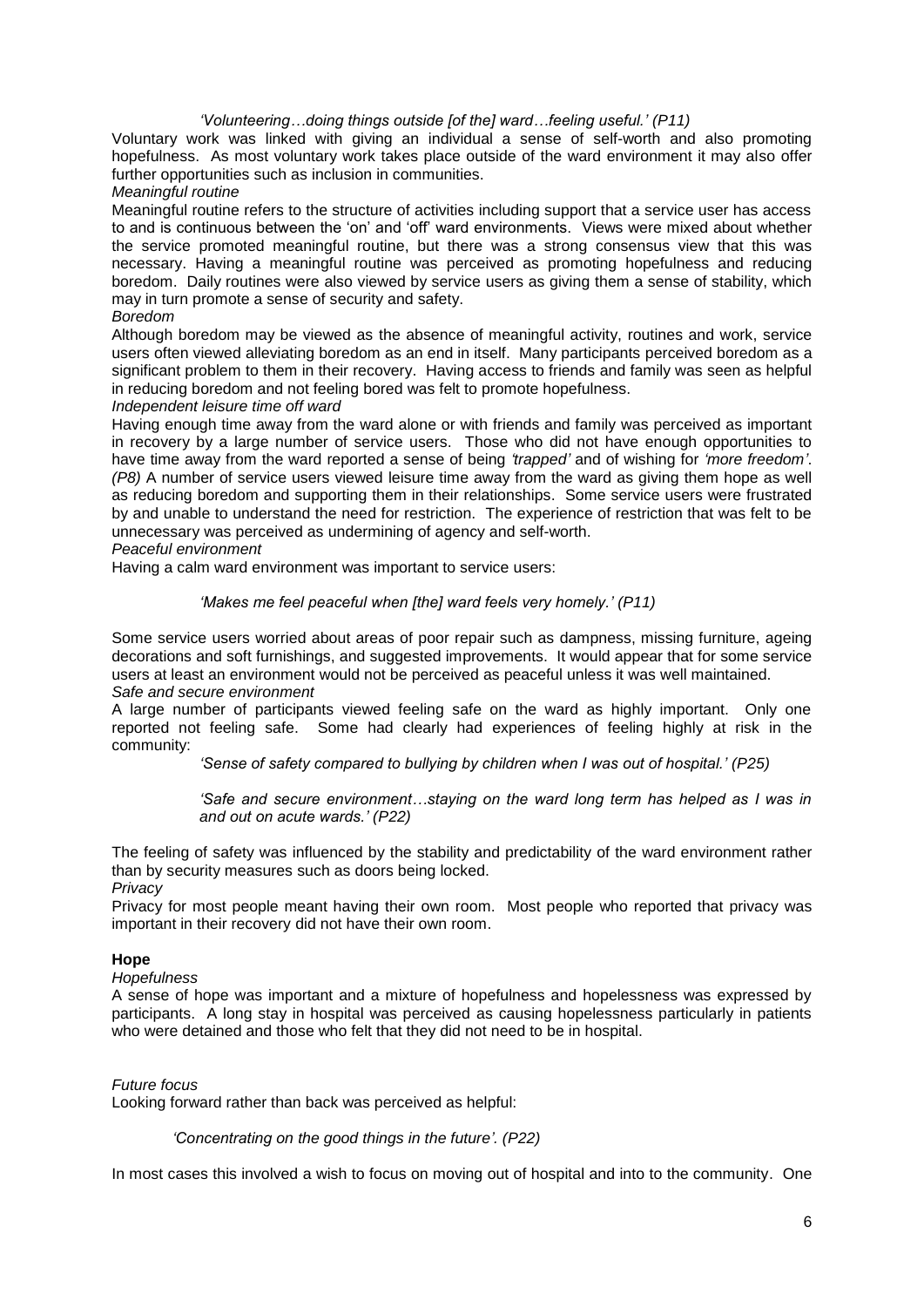participant (P18) expressed being able to see the *'light at the end of the tunnel'.* Individuals viewed receiving information from staff about their progress towards community living and having support that actively prepared them for this beneficial.

 *'I feel quite hopeful because I am seeing the housing officer soon'. (P8).* 

### **Other**

Three strong subthemes did not fit into the four identified overarching themes described above. These themes related to service users views about their mental health and their treatment specifically in terms of medication and finally their ability to manage their own money.

#### *Understanding of mental health problems*

A small number of participants reported that having an understanding of their mental health problems was important in their recovery:

#### *'Acknowledging that I am not well.' (P22)*

More commonly service users reported a lack of understanding of the need for their hospital admission and/or need for support. Those who perceived that they did not require hospital services tended to view staff as either unhelpful or too helpful. This perspective was associated with hopelessness and frustration. It was more likely for service users with this perspective to report difficulties in their relationships with staff and an insufficient sense of control and ability to make choices.

#### *Medication*

Interestingly, medication was very commonly reported to be important to service users in their recovery and only a small minority viewed medication as unhelpful. Most viewed medication as beneficial over all and this view was shared by most detained patients:

> *'It's important to the patient for the doctors to get the medicine right to give patients a good quality of life.' (P2)*

Those who viewed medication as unhelpful were more likely to also report difficulty understanding their need to be in hospital or to receive the support or restrictions they were subject to.

#### *Managing money*

A small number of service users viewed having control of their finances as one of the most important facilitators of recovery. For one service user, being able to manage her own money was a part of preparing for her future:

*'Money is also important, not just for cigarettes or juice, but to save up for a holiday' (P5).*

Those who wished for greater financial control also tended to wish for greater access to independent leisure time away from the ward. This suggests that managing money may be of particular importance to those who are subject to more environmental restrictions.

### **Between group differences**

We examined differences in the prevalence of each theme and subtheme by sex, age and whether or not the participants were detained. The prevalence of each theme was counted as the number of cases in which the theme occurred.

#### *Sex*

The theme of agency was over twice as prevalent in the reports of men. The subtheme of self-worth was almost twice as common in women's reports. The themes of hope, opportunity and relationships were broadly similar in prevalence between the genders. Men had a preference for staff to support and help and women a preference for staff to listen and care. A peaceful ward environment was more important to women and meaningful routine more important to men.

#### *Detention status*

The themes of hope and agency were reported by detained patients when compared with non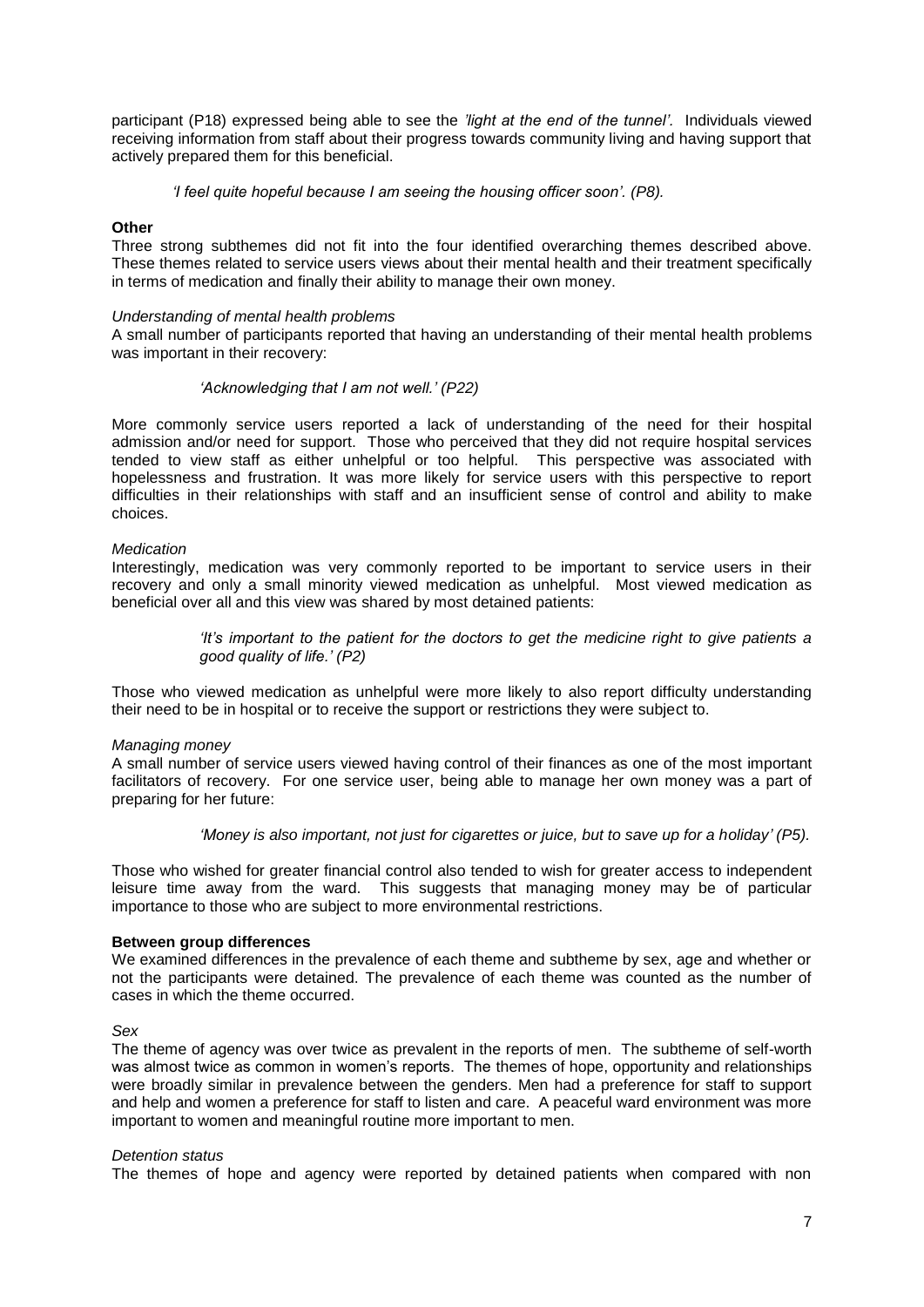detained patients with over twice the prevalence. Perhaps more interestingly, the prevalence of the theme of relationships was almost four times higher in detained patients. In detained patients the subthemes of privacy and independent leisure time away from the ward were two and three times more prevalent respectively. The theme of opportunity was similar in prevalence in the two groups.

### *Age*

The theme of relationships was the most prevalent theme in all age groups other than in those aged 55 or over. Interestingly, no-one over the age of 55 ( $n = 7$ ) reported relationships with staff as being important in their recovery. The subtheme of future focus was also absent in those aged over 55. However, the subtheme of meaningful activity was more prevalent in this age group than others.

### **Discussion**

We aimed to explore the views of psychiatric in-patients about what's important to them in their recovery. The analysis revealed valuable insights into what services can do to promote the recovery of service users. Participants regarded their recovery as facilitated by hope; a sense of agency; having good relationships with staff, friends and family and having access to opportunities that are meaningful to them. All of these were perceived as being promoted by ward environments that offer privacy, safety and peacefulness as well as staff who listen, care, support, help and treat patients with respect and as individuals.

The *'recovery processes'* identified in Leamy et al.'s (2011) work has much in common with the themes of our analysis. However, the concept of personal recovery does not capture the importance of environmental factors such as access to privacy on a unit that feels safe and secure (Onken et al.,2007). It is recommended that services focus on promoting recovery in an environment that optimally facilitates personal recovery both within and out with the in-patient unit including providing opportunities such as access to employment. The concept of opportunity has been highlighted elsewhere as a fundamental part of the recovery process and the importance of being a valued and contributing member of a community with access to opportunities offered by the community has been emphasised (South London and Maudsley NHS Foundation Trust and South West London and St George's Mental Health NHS Trust 2010). We do not wish to co-opt the concept of personal recovery – that began after all as a service user movement – into describing a model of care provided by mental health services. Instead we view that our conceptual model of recovery, which does include environmental factors, has clinical utility in the context in which it has been designed to be used - to develop (and assess) the ability of services to facilitate recovery for their service users.

It is worth noting that the theme of identity was not identified in our analysis. Identity is widely held to be an important part of personal recovery (Leamy et al., 2011), a view that is shared by the authors. The concept of identity is however an abstract one and certainly less easy to define than for example having a job or not feeling bored. It may be that identity is less important to in-patient service users or perhaps less immediately pertinent. It may also be that the language to describe such an abstract concept is not available to some in-patient service users or that identity is not a concept discussed with service users by staff as readily as e.g. hope.

#### *Recovery focused services*

Over fifty member countries have adopted the WHO action plan for mental health services in which recovery principles are strongly represented. WHO priorities include the design and implementation of services that promote *'rehabilitation, care and recovery'* (WHO, 2005). Also prioritised is the recognition of the experience of service users as an important basis for planning and developing services (WHO, 2005).

To the best of our knowledge, our study is the first qualitative study to have investigated the views of psychiatric rehabilitation in-patient service users on what's important in their recovery. At the level of care provision for an individual service user the themes and subthemes we identified may be used as an aide memoire when goal planning. As not all of the themes will be meaningful for each service user, however, a one-size-fits-all approach would be unlikely to promote recovery. At a service level, however, all of the themes and subthemes could be considered when aiming to provide an optimal service to facilitate recovery. They could be used to focus the use of specific interventions – such as psycho-education to try to improve service users' understanding of their mental health or supported work programmes - with the aim of promoting the functional, personal and social recovery of those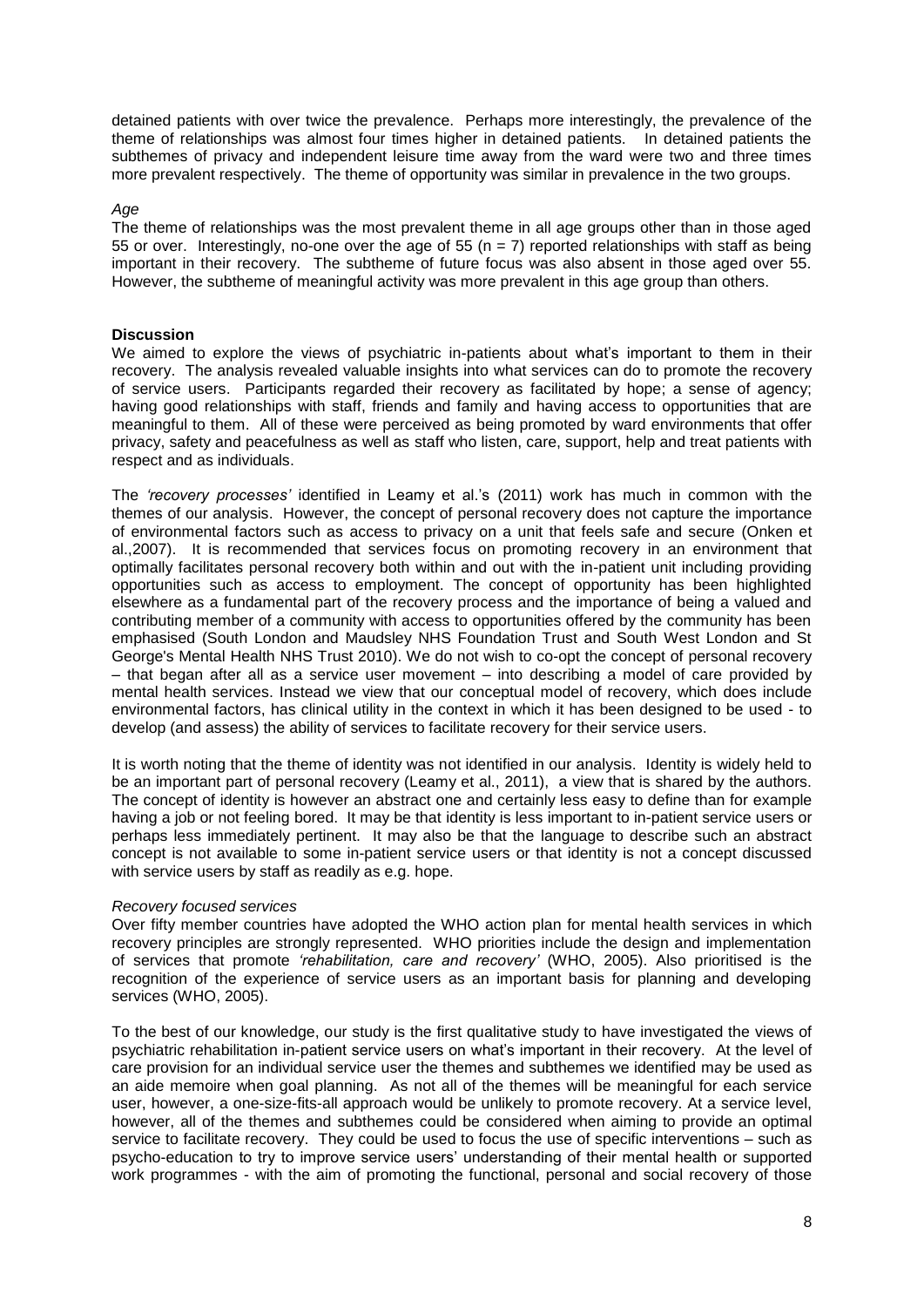using services (Farkes et al., 2007; Lloyd et al., 2008).

The between group differences may also be borne in mind when planning at an individual and a service level. Detained patients not only appear to prioritise agency - denied them at least partially by compulsory treatment - but also hope and particularly relationships with staff. Older adults appear to prioritise meaningful activity over relationships. Agency appears to be of particular importance to men. For example, in a male only unit in which the majority of service users are detained it may be particularly important to try to support service users to make their own meaningful choices, retain a sense of control over their problems and to manage their own money when possible. Decisions about a service user's access to money and time away from the ward are often taken by staff with minimisation of risk being the key priority. This must be balanced against the impact that restrictions including the ability to manage money may have on a service user's sense of agency as well as their ability to achieve positive relationships with staff, both of which are central to recovery.

Our findings could also be used to guide certain aspects of the design of ward environments - which optimally would feel secure and peaceful with single rooms for privacy – and ward programmes, which are structured, dependable and meaningful. Relationships with staff must be caring, supportive, helpful and respectful and staff should endeavour to focus on the future and prepare service users with the information that they wish for in relation to their mental health, treatment and progress.

#### *Limitations*

The qualitative design allowed us to obtain an in depth understanding of service users' views about their recovery. The sample contains service users who consented to participate in the study. Other perspectives might be held by those who were less inclined to share their experiences. The coding was carried out by one rater and as such we were unable to measure the consistency of coding between two or more raters. However, the coding was discussed with and refined by qualitative researchers throughout the process of analysis.

The between group differences in the prevalence of themes are interesting, but require to be viewed with caution. The numbers are small and as the study was not designed to yield quantitative data no attempt has been made to examine for statistical significance.

The interview data were recorded live by note taking in writing by service user advocates rather than recorded by tape. This collection method was chosen because the service user advocates viewed that the use of tape recording would deter service users from participating. The service user advocates were asked to record the responses of participants - as much as possible - verbatim. This method of data collection, however, does place limitations on the data collected. There is potential bias if the service user advocates position and role influenced how participants responded and how comments were recorded, and importantly on the ability of the researchers to verify it. The researchers did not collect the data themselves and could not listen to recordings and this may lead to detachment from the narrative given by the service user. Several meetings took place between the lead researcher and the service user advocates to discuss the data collected in an attempt for the researchers to gain as much understanding as possible of the service users' narratives within the above limitations.

There are no nationally agreed service specifications for psychiatric rehabilitation and rehabilitation services across the country vary in ways that are not obviously related to need (Killaspy et al., 2005; Mountain et al., 2009). The Faculty of Rehabilitation and Social Psychiatry of the Royal College of Psychiatry has recommended a model for comprehensive rehabilitation services (Royal College of Psychiatrists, 2009). This model includes high dependency and complex care rehabilitation as well as community and secure rehabilitation and highly specialist services. Our findings are from people using high dependency and complex care services only. In qualitative research, transferability refers to the extent to which the findings of a study can be applied or transferred to areas outside that which was studied (Miles and Huberman, 1994). Many people journey through different rehabilitation services during their recovery and many of those using high dependency and complex care services now may have used secure rehabilitation in the past and may use community based rehabilitation in the future. As such we view that our findings are likely to be transferrable across these four types of rehabilitation. Our findings may not be transferrable to highly specialist services such as those for autism spectrum disorder and acquired brain injury. The very low prevalence of Black and minority ethnic (BME) participants in our sample may limit transferability to areas with different prevalence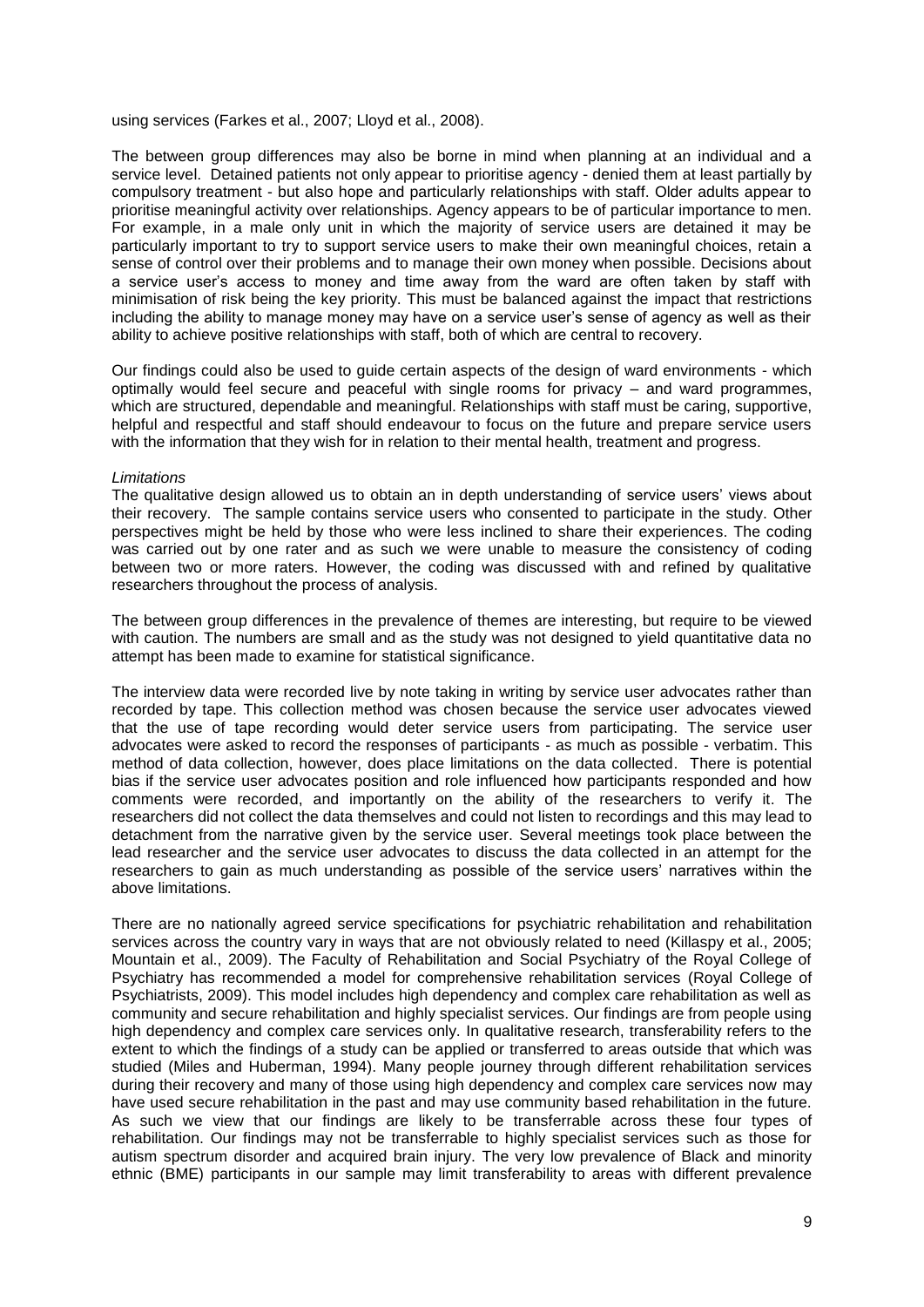rates. Although very few studies have looked at the experience of recovery in individuals from BME backgrounds, important differences were noted in a recent systematic review and narrative synthesis (Onken et al.,2007).

### *Clinical implications*

It is recommended that services focus on promoting recovery in the areas that are identified by service users as important and meaningful to them. The themes and subthemes identified in this paper may be used to develop services that provide both the environmental factors and relationships with staff that service users require to optimise their experience of recovery.

This study identifies the facilitators of recovery from the perspective of people using psychiatric inpatient rehabilitation services. The recovery themes identified were incorporated with other evidence into the revised rehabilitation pathway designed as part of the Wayfinder Partnership. This pathway is currently being piloted within the service. A brief service user self-report measure of the recovery orientation of such services is required. The conceptual framework provides a basis from which a standardised outcome measure of the recovery orientation of services can be developed. The development and psychometric testing of this outcome measure will be presented in a future article.

### **References**

Anthony, W. (*1993*), "Recovery from mental illness: the guiding vision of the mental health service system in the 1990s", *Psychosocial Rehabilitation Journal,* Vol. 16 No. 4, pp.11-23.

Boyatzis, RE. (1998), *Transforming qualitative information: Thematic analysis and code development.* Sage Publications, Thousand Oaks, CA.

Braun, V. and Clarke, V. (2006), *"*Using thematic analysis in psychology*", Qualitative Research in Psychology,* Vol.3 No. 2, pp.77-101.

Deegan, P.E. (1998), "Recovery: The lived experience of rehabilitation", *Psychosocial Rehabilitation Journal,* Vol.9 No. 4, pp.*11*-19.

Donnelly, M., Scott, D., McGilloway, S., O'Neill, T., Williams, J., Slade, M. (2011). "Patient outcomes: What are the best methods for measuring recovery from mental illness and capturing feedback from patients in order to inform service improvement? A report commissioned by the Bamford Implementation Rapid Review Scheme. Reference: COM 4409/10, available at <http://www.publichealth.hscni.net/sites/default/files/Patient%20Outcomes.pdf> (accessed on 11<sup>th</sup> June 2014).

Faculty of Rehabilitation and Social Psychiatry of the Royal College of Psychiatrists (2009), "*Enabling Recovery for People with Complex Mental Health Needs: A Template for Rehabilitation Services",* available at :http://www.rcpsych.ac.uk/pdf/fr\_rs\_1\_forwebsite.pdf (accessed on 30 January 2014).

Farkes, M., Gagne, C., Anthony, W. and Chamberlin, J. (2005), *"*Implementing Recovery Oriented Evidence Based Programs: Identifying the Critical Dimensions*", Community Mental Health Journal,* Vol. 41 No. 2, pp.141-58.

Leamy M, Bird V, Le Boutillier C, Williams J, Slade M. (2011). "A conceptual framework for personal recovery in mental health: systematic review and narrative synthesis", *British Journal of Psychiatry*, Vol. 199 No. 6, pp.445-452.

Killaspy, H., Harden, C., Holloway, F. and King, M. (2005), *"*What do mental health rehabilitation services do and what are they for? A national survey in England*", Journal of Mental Health*, Vol.14 No 2, pp.157-65.

Lloyd, C., Waghorn, G. and Williams, Pl. (2008), *"*Conceptualising recovery in mental health rehabilitation*",* British Journal of Occupational Therapy, Vol.71 No. 8, pp.321-8.

Miles, MB. and Huberman, AM. (1994), *Qualitative data analysis: An expanded sourcebook*. 2<sup>nd</sup> ed.